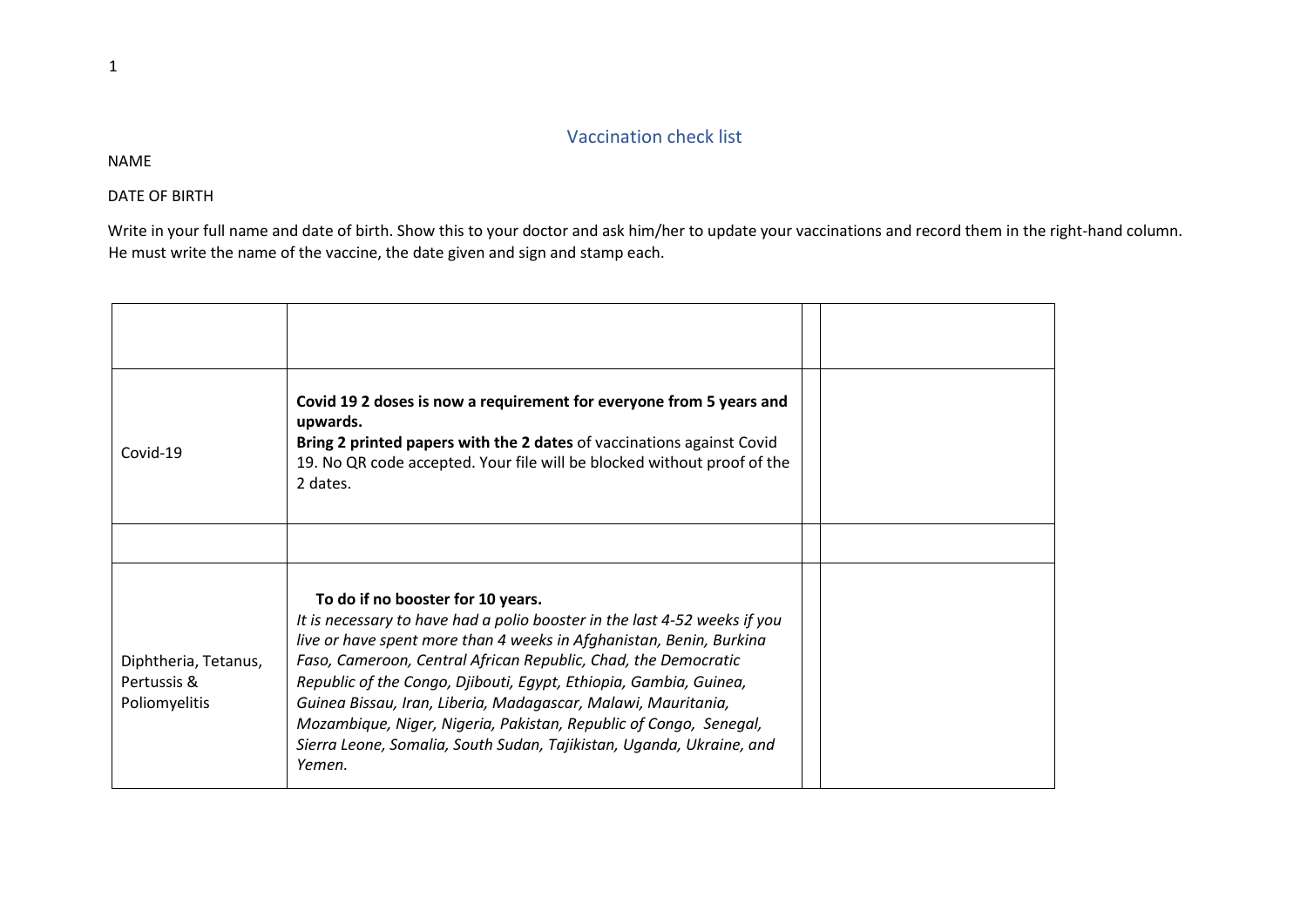| <b>Hepatitis B</b>               | Everyone needs hepatitis B vaccination up to 59 years old inclusive.<br>At least the first of the 3 vaccine series                                                                                                                                                                                                                                                                                                                                                                                                  |  |
|----------------------------------|---------------------------------------------------------------------------------------------------------------------------------------------------------------------------------------------------------------------------------------------------------------------------------------------------------------------------------------------------------------------------------------------------------------------------------------------------------------------------------------------------------------------|--|
|                                  |                                                                                                                                                                                                                                                                                                                                                                                                                                                                                                                     |  |
| Rubella, Mumps,<br>Measles (MMR) | To do if you were born from 1957 onwards.<br>If you do not have written proof of vaccination it is necessary to get<br>vaccinated If you prefer, do a blood test to see if you are immune to<br>the 3 diseases. Ask your doctor for a prescription. If you are only<br>immune to 1 or 2 of these diseases, you should be vaccinated again<br>with MMR. Individual vaccines do not exist. A history of Rubella,<br>Mumps, Measles disease is not enough as proof of immunity.<br>Contraindicated vaccine if pregnant |  |
|                                  |                                                                                                                                                                                                                                                                                                                                                                                                                                                                                                                     |  |
| Pneumococcal                     | The Pneumococcal vaccine is mandatory from the age of 65. The U.S.<br>Centers for Disease Control (CDC) calls for a first vaccination with the<br>Pneumococcal PPSV23 vaccine                                                                                                                                                                                                                                                                                                                                       |  |